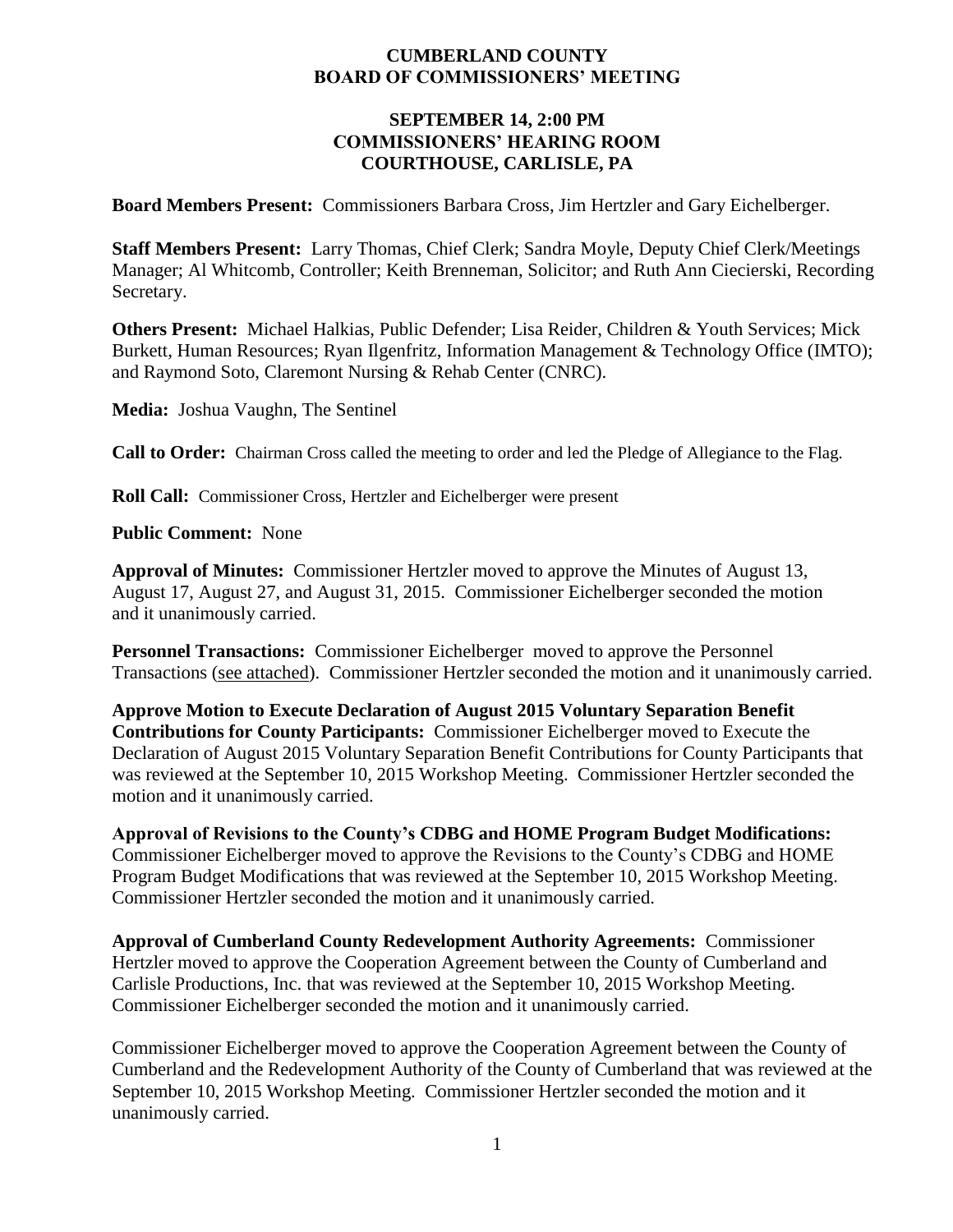**Approval of Children & Youth Services Needs Based Budget for FY 16/17:** Commissioner Hertzler moved to approve the Children & Youth Services Needs Based Budget for FY 16/17 that was reviewed at the September 10, 2015 Workshop. Commissioner Eichelberger seconded the motion and it unanimously carried.

**Approval of Contracts/Grants:** Commissioner Eichelberger moved to approve the following Contracts and Grants that were reviewed at the September 10, 2015 Workshop. Commissioner Hertzler seconded the motion and it unanimously carried.

## **Approval of Contracts/Grants**: *(Reviewed at the September 10, 2015 Workshop)*

# a. **Aging & Community Services Agreements**

- Carlisle C.A.R.E.S. Amendment to Agreement for Emergency Shelter Service
- New Hope Ministries Food Bank
- City of Harrisburg City Island —Park Permit Application
- Domestic Violence Amendment to Agreement for Emergency Shelter Service and Domestic Violence Services of Cumberland and Perry Counties
- Contact Helpline, Inc. Amendment to Agreement for Generic Information and Referral Services

### b. **Bureau of Elections Agreement**

• Penske Truck Leasing — Truck Rental for November 2015 Elections

# c. **Claremont Nursing and Rehab Center Agreements**

- Alert Pharmacy Services, Inc. Addendum 2
- Alert Pharmacy Services, Inc. (New) Pharmaceutical Services
- PatientPing, Inc. Provide Web-based Online Software Service
- Vibra Health Plan Provide Skilled and Custodial Care to Vibra Health Plan Participants

## d. **Drug & Alcohol Grant Agreement**

- Five Year Grant Agreement with PA Department of Drug & Alcohol Programs — Grant Term: 7/1/2015 – 6/30/2020
- e. **Facilities Management Agreement**
	- Affordable Elevator Inspections Equipment Service Agreement for Elevator Inspections
- f. **Human Resources Agreement**
	- Yost Engineering OIG Exclusion Renewal
- g. **IMTO Agreement** 
	- MultiComm Inc. Equipment Service Agreement New Courthouse and Allen Road Tower Inspections

# **Approval of the Cash Management Master Agreement for Electronic Banking Services:**

Commissioner Eichelberger moved to approve the Cash Management Master Agreement for Electronic Banking Services that was reviewed at the September 10, 2015 Workshop Meeting. Commissioner Hertzler seconded the motion and it unanimously carried.

**Approval of the 2014 Indirect Cost Allocation Plan:** Commissioner Hertzler moved to approve the 2014 Indirect Cost Allocation Plan that was reviewed at the September 10, 2015 Workshop Meeting. Commissioner Eichelberger seconded the motion and it unanimously carried.